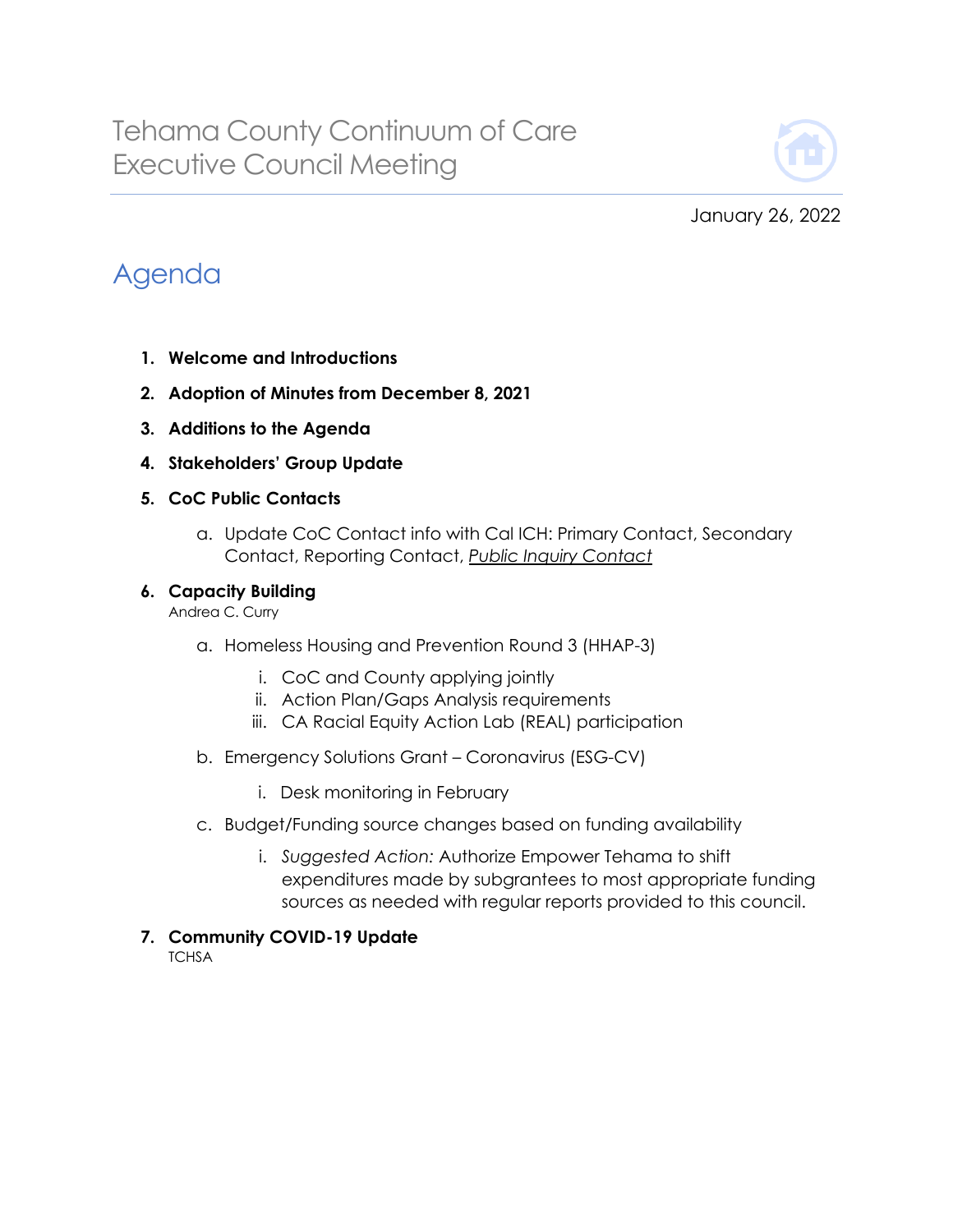

## Tehama County Continuum of Care **Executive Council Meeting**

**MINUTES December 8, 2021** at 9:30 AM

Virtual Meeting Via Zoom

## *IN ATTENDANCE:*

Andrea C. Curry, Empower Tehama, CoC & HMIS Coordinator Jayme Bottke, Tehama County Health Services Agency Johnna Jones, Red Bluff City Council Tara Loucks-Shepherd, Tehama County Department of Social Services Jim Southwick, Tehama County Department of Education E.C. Ross, Poor and the Homeless Tehama County Coalition David Madrigal, Tehama County Community Action Agency Travis Lyon, MHSA Coordinator

Excused: Steve Chamblin, Tehama County Board of Supervisors Gail Locke, Continuum of Care Chairperson

Notes by: Heather Henderson

| Topic                                                                               | <b>Discussion</b>                                                                                                                                                                                                                                                                                                                                                                                                                                                                                                                                                                                                                                                                                                                                                                                                                                                                                                                                                                                                                                                                                                                                                                                                                                                                                                                                                                                                                  |
|-------------------------------------------------------------------------------------|------------------------------------------------------------------------------------------------------------------------------------------------------------------------------------------------------------------------------------------------------------------------------------------------------------------------------------------------------------------------------------------------------------------------------------------------------------------------------------------------------------------------------------------------------------------------------------------------------------------------------------------------------------------------------------------------------------------------------------------------------------------------------------------------------------------------------------------------------------------------------------------------------------------------------------------------------------------------------------------------------------------------------------------------------------------------------------------------------------------------------------------------------------------------------------------------------------------------------------------------------------------------------------------------------------------------------------------------------------------------------------------------------------------------------------|
| Discussion of minutes &<br>agenda from previous<br><b>Executive Council Meeting</b> | The minutes and agenda from the Executive Council meeting held on October 27, 2021 were made<br>available prior to this meeting for review. The minutes were approved as emailed.                                                                                                                                                                                                                                                                                                                                                                                                                                                                                                                                                                                                                                                                                                                                                                                                                                                                                                                                                                                                                                                                                                                                                                                                                                                  |
| Topic                                                                               | <b>Discussion</b>                                                                                                                                                                                                                                                                                                                                                                                                                                                                                                                                                                                                                                                                                                                                                                                                                                                                                                                                                                                                                                                                                                                                                                                                                                                                                                                                                                                                                  |
| Stakeholders' Collaborative<br>Update                                               | We heard from E.C. on the Union Pacific situation and that things regarding the easement purchase<br>for PATH Plaza are still in the works but slow going. The Olive Grove project is going well and on<br>schedule. Jennifer Moniz the Outreach Manager at Empower Tehama gave us a fantastic presentation<br>on all the services they offer.                                                                                                                                                                                                                                                                                                                                                                                                                                                                                                                                                                                                                                                                                                                                                                                                                                                                                                                                                                                                                                                                                     |
| Topic                                                                               | <b>Discussion</b>                                                                                                                                                                                                                                                                                                                                                                                                                                                                                                                                                                                                                                                                                                                                                                                                                                                                                                                                                                                                                                                                                                                                                                                                                                                                                                                                                                                                                  |
| <b>HMIS/CES Coordinated</b><br><b>Entry Update</b>                                  | Andrea presented the findings of the Coordinated Entry workgroup and shared details of one robust<br>discussion that was had on how important it is that people who are vulnerable won't be discluded<br>from CES. This workgroup concern was addressed and built into the system and made official in the<br>updated CES Policy and Procedures that will be voted on today. The workgroup will submit quarterly<br>feedback to refine the system as it's up and running. Jim made a motion to approve the updated<br>Coordinated Entry Policies and Procedures. Johnna seconded the motion. Motion passed<br>unanimously.                                                                                                                                                                                                                                                                                                                                                                                                                                                                                                                                                                                                                                                                                                                                                                                                         |
| Topic                                                                               | <b>Discussion</b>                                                                                                                                                                                                                                                                                                                                                                                                                                                                                                                                                                                                                                                                                                                                                                                                                                                                                                                                                                                                                                                                                                                                                                                                                                                                                                                                                                                                                  |
| Permanent Housing Update                                                            | Due to E.C. leaving the meeting early there was no longer a quorum to authorize the HMIS<br>Administrator (Andrea) to sign the No Place Like Home (NPLH) Coordinated Entry System Letters<br>for two prospective NPLH projects. Andrea will send out the letters via email to vote on. To share<br>more about these projects Debbie Villasenor showed a PowerPoint presentation on NPLH Round 4<br>Permanent Supportive Housing (PSH) and explained what PSH is and who supports the tenants to<br>increase their self-sufficiency. These units are a unique opportunity for Red Bluff to increase housing<br>for homeless, chronically homeless, or at risk of homelessness. Debbie worked with Travis Lyon and<br>Andrea to get the NPLH policies into the new Coordinated Entry Policies and Procedures, with the<br>goal that CE and NPLH align. The two projects are Palm Villas located off South Jackson St. and The<br>Bluffs Community Housing located at Southridge and Vista Way. The partners they are working with<br>are Pacific West Communities and North Valley Catholic Social Services (NVCSS) Palm<br>Communities. Both projects will have space for providers to operate out of to align with the<br>'services on site' concept. Offices are available for providers to use for private meetings free of<br>charge. The community room is also available to everyone in the complex which could work well for |